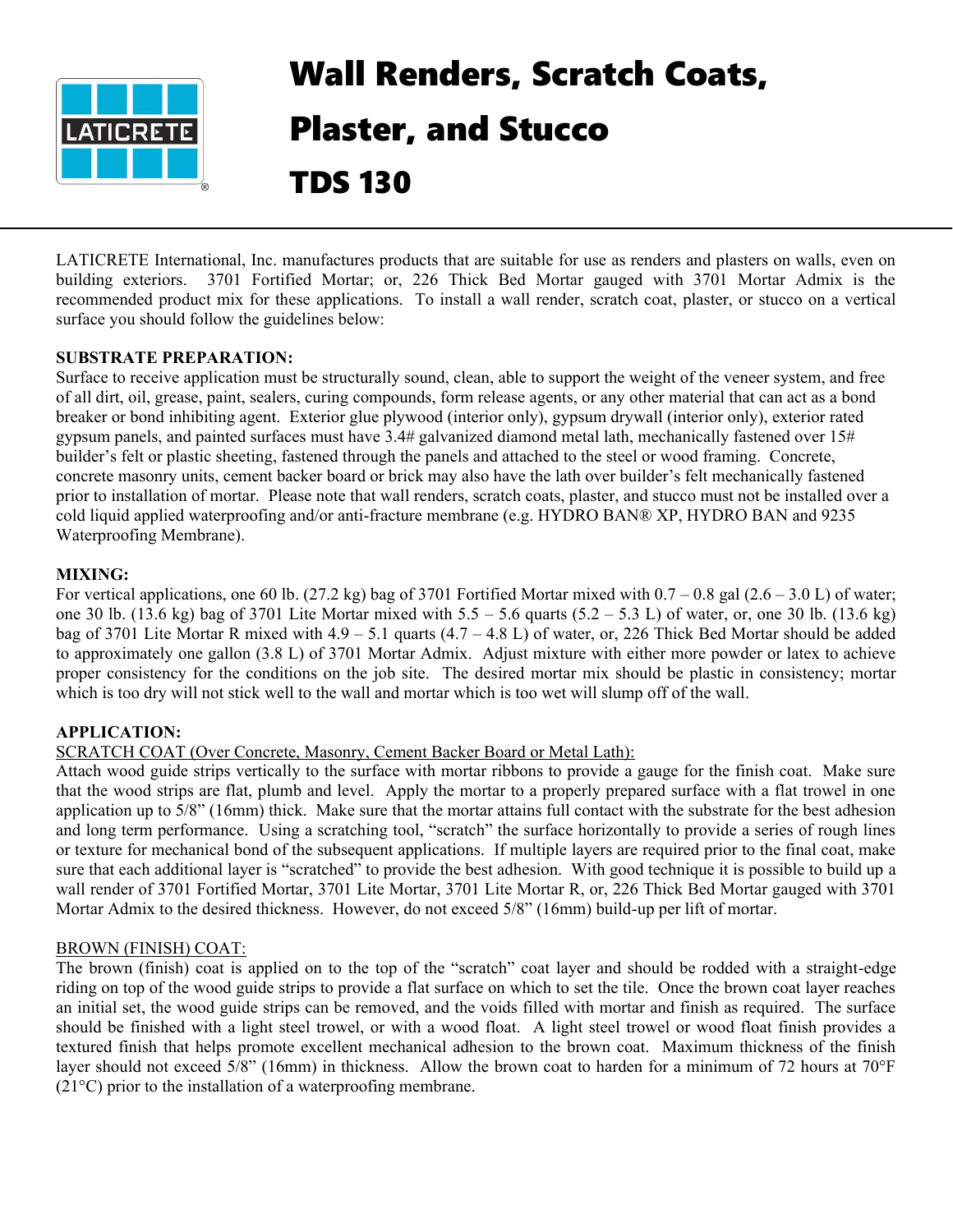## ALTERNATE SCRATCH COAT METHOD (Over Concrete or Masonry Surfaces):

Attach wood guide strips vertically to the surface with mortar ribbons to provide a gauge for the finish coat. Apply either 254 Platinum, 257 TITANIUM<sup>™</sup> or MULTIMAX LITE to the vertical surface with the flat side of a ¼" x 3/8" (6mm x 9mm) square notch trowel. Make sure that the mortar is keyed (burned) into the substrate so 100% contact is obtained. Then come back with additional mortar applied with the notched side of the trowel horizontally to the substrate. The mortar should look like it would for a tile installation with the trowel notch ridges "standing up". Allow the mortar to harden before proceeding with the brown coat as stated above.

## SPATTER-DASH/BROWN COAT METHOD (Over Concrete, Masonry, Cement Backer Board or Metal Lath):

Attach wood guide strips vertically to the surface with mortar ribbons to provide a gauge for the finish coat. Make sure that the wood strips are flat, plumb and level. Key the initial coat of mortar into the substrate with a steel or wood float. Mortar is then "launched" or splattered onto the wall until continuous coverage is achieved. These splatters (which act as a scratch coat) are then allowed to dry before the final coat is applied on top. This "spatter" coat acts as the scratch coat. The "launching" method provides a nice, rough textured surface so that subsequent applications will have good mechanical bond. Allow the mortar to harden before proceeding with the brown coat application as stated above. Note: The brown coat mortar can also be applied with the spatter-dash method and then floated and troweled smooth as required.

# **PUMPING MORTAR, PLASTER AND STUCCO MIXES:**

In many cases, large scale projects utilize site mixed cement based plasters for the scratch and brown coat which are pumped and blown into place. Generally, site mixed plasters are used for this process.

Site mixes usually consist of 3 to 5 parts masonry sand  $(0.1 - 2.5 \text{mm})$ , 1 part portland cement and ½ part lime. The lime is what makes the mortar tacky. When plasters are blown into place, the force of the plaster hitting the substrate causes a portion of the sand particles to bounce off of the wall. This is called "rebound". The more "rebound" of sand particles that are expected, the leaner the mixture can be made. Generally, 15 to 25 % sand particle loss can be expected due to rebound when plasters are pumped and blown into place. In practical terms, if the mix starts out as a 5 to 1 mix; after "rebound" is factored in, the mortar that is actually placed finishes at a 4:1 or a 3:1 mix.

Pumpable mortars can be applied in two ways:

- 1. The dry mix (cement and sand) is pumped through a line and then the gauging liquid is introduced at the point where the dry mortar is dispensed. The liquid and dry mortar is in effect mixed at the point of discharge and blown onto the wall. This is commonly referred to as the Gunite Process.
- 2. The mortar and gauging liquid are mixed in a mixing hopper / pump apparatus and then the mixed mortar is pumped through the lines and blown onto the wall assembly. This is the more common of the two methods and is referred to as the Shot-crete process.

For exterior vertical wall work, these site mixed plasters are pumped and blown into place over felt paper and wire lath. The lime that is in the site mixed mortar acts as a lubricant and helps the mortar flow easier through the pump lines. As an alternative, a "pump aid" can also be added to help coat the pump lines to make the mix flow through the hose. Pump aids are liquid additives that typically will not harm the latex cement mixture.

Alternatively, the following LATICRETE System of Materials can be used as a plaster:

226 Thick Bed Mortar mixed with 3701 Mortar Admix 3701 Fortified Mortar Bed 3701 Lite Mortar 3701 Lite Mortar R